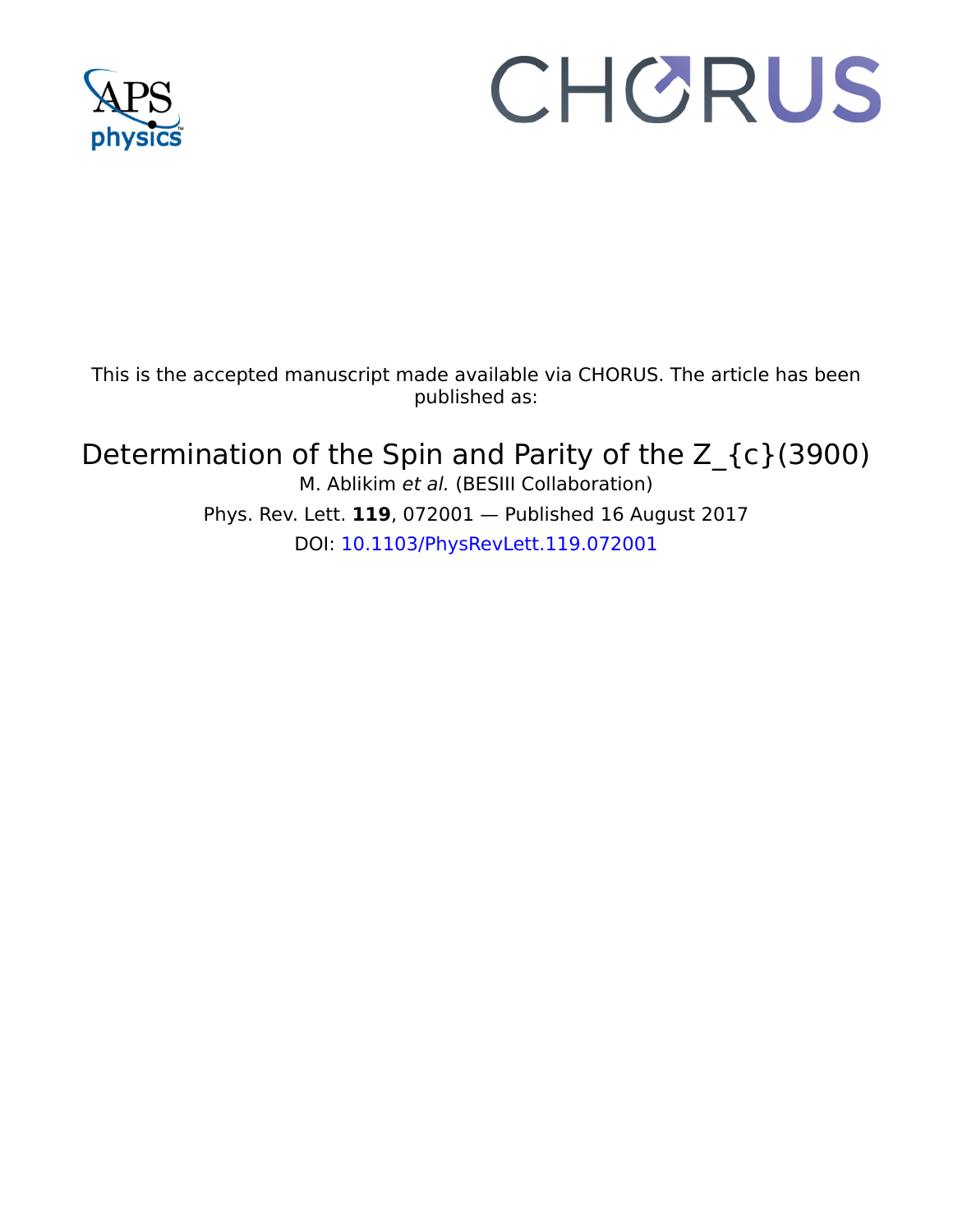## $\frac{1}{1}$  Determination of spin and parity of the  $Z_c(3900)$

M. Ablikim<sup>1</sup>, M. N. Achasov<sup>9,f</sup>, X. C. Ai<sup>1</sup>, O. Albayrak<sup>5</sup>, M. Albrecht<sup>4</sup>, D. J. Ambrose<sup>44</sup>, A. Amoroso<sup>49A,49C</sup>, <sup>3</sup> F. F. An<sup>1</sup>, Q. An<sup>46,a</sup>, J. Z. Bai<sup>1</sup>, R. Baldini Ferroli<sup>20A</sup>, Y. Ban<sup>31</sup>, D. W. Bennett<sup>19</sup>, J. V. Bennett<sup>5</sup>, M. Bertani<sup>20A</sup>, D. Bettoni<sup>21A</sup>, J. M. Bian<sup>43</sup>, F. Bianchi<sup>49A,49C</sup>, E. Boger<sup>23,d</sup>, I. Boyko<sup>23</sup>, R. A. Briere<sup>5</sup>, H. Cai<sup>51</sup>, X. Cai<sup>1,a</sup>, O. 5 Cakir<sup>40A,b</sup>, A. Calcaterra<sup>20A</sup>, G. F. Cao<sup>1</sup>, S. A. Cetin<sup>40B</sup>, J. F. Chang<sup>1,a</sup>, G. Chelkov<sup>23,d,e</sup>, G. Chen<sup>1</sup>, H. S. Chen<sup>1</sup>, 6 H. Y. Chen<sup>2</sup>, J. C. Chen<sup>1</sup>, M. L. Chen<sup>1,a</sup>, S. Chen<sup>41</sup>, S. J. Chen<sup>29</sup>, X. Chen<sup>1,a</sup>, X. R. Chen<sup>26</sup>, Y. B. Chen<sup>1,a</sup>, H. P. Cheng<sup>17</sup>, X. K. Chu<sup>31</sup>, G. Cibinetto<sup>21A</sup>, H. L. Dai<sup>1,a</sup>, J. P. Dai<sup>34</sup>, A. Dbeyssi<sup>14</sup>, D. Dedovich<sup>23</sup>, Z. Y. Deng<sup>1</sup>, <sup>8</sup> A. Denig<sup>22</sup>, I. Denysenko<sup>23</sup>, M. Destefanis<sup>49A,49C</sup>, F. De Mori<sup>49A,49C</sup>, Y. Ding<sup>27</sup>, C. Dong<sup>30</sup>, J. Dong<sup>1,a</sup>,  $L. Y.$   $\text{Dong}^1$ , M. Y.  $\text{Dong}^{1,a}$ , Z. L.  $\text{Dou}^{29}$ , S. X.  $\text{Du}^{53}$ , P. F.  $\text{Duan}^1$ , J. Z.  $\text{Fan}^{39}$ , J.  $\text{Fang}^{1,a}$ , S. S.  $\text{Fang}^1$ , X.  $\text{Fang}^{46,a}$ , <sup>10</sup> Y. Fang<sup>1</sup>, R. Farinelli<sup>21A,21B</sup>, L. Fava<sup>49B,49C</sup>, O. Fedorov<sup>23</sup>, F. Feldbauer<sup>22</sup>, G. Felici<sup>20A</sup>, C. Q. Feng<sup>46,a</sup>,  $E.$  Fioravanti<sup>21A</sup>, M. Fritsch<sup>14,22</sup>, C. D. Fu<sup>1</sup>, Q. Gao<sup>1</sup>, X. L. Gao<sup>46,a</sup>, X. Y. Gao<sup>2</sup>, Y. Gao<sup>39</sup>, Z. Gao<sup>46,a</sup>, 12 I. Garzia<sup>21A</sup>, K. Goetzen<sup>10</sup>, L. Gong<sup>30</sup>, W. X. Gong<sup>1,a</sup>, W. Gradl<sup>22</sup>, M. Greco<sup>49A,49C</sup>, M. H. Gu<sup>1,a</sup>, Y. T. Gu<sup>12</sup>, 13 Y. H. Guan<sup>1</sup>, A. Q. Guo<sup>1</sup>, L. B. Guo<sup>28</sup>, R. P. Guo<sup>1</sup>, Y. Guo<sup>1</sup>, Y. P. Guo<sup>22</sup>, Z. Haddadi<sup>25</sup>, A. Hafner<sup>22</sup>, S. Han<sup>51</sup>,  $X$ , Q. Hao<sup>15</sup>, F. A. Harris<sup>42</sup>, K. L. He<sup>1</sup>, T. Held<sup>4</sup>, Y. K. Heng<sup>1,a</sup>, Z. L. Hou<sup>1</sup>, C. Hu<sup>28</sup>, H. M. Hu<sup>1</sup>, J. F. Hu<sup>49A,49C</sup>, 15 T. Hu<sup>1,a</sup>, Y. Hu<sup>1</sup>, G. S. Huang<sup>46,a</sup>, J. S. Huang<sup>15</sup>, X. T. Huang<sup>33</sup>, X. Z. Huang<sup>29</sup>, Y. Huang<sup>29</sup>, Z. L. Huang<sup>27</sup>, 16 T. Hussain<sup>48</sup>, Q. Ji<sup>1</sup>, Q. P. Ji<sup>30</sup>, X. B. Ji<sup>1</sup>, X. L. Ji<sup>1,a</sup>, L. W. Jiang<sup>51</sup>, X. S. Jiang<sup>1,a</sup>, X. Y. Jiang<sup>30</sup>, J. B. Jiao<sup>33</sup>,  $Z$ . Jiao<sup>17</sup>, D. P. Jin<sup>1,a</sup>, S. Jin<sup>1</sup>, T. Johansson<sup>50</sup>, A. Julin<sup>43</sup>, N. Kalantar-Nayestanaki<sup>25</sup>, X. L. Kang<sup>1</sup>, X. S. Kang<sup>30</sup>, 18 M. Kavatsyuk<sup>25</sup>, B. C. Ke<sup>5</sup>, P. Kiese<sup>22</sup>, R. Kliemt<sup>14</sup>, B. Kloss<sup>22</sup>, O. B. Kolcu<sup>40B,i</sup>, B. Kopf<sup>4</sup>, M. Kornicer<sup>42</sup>,  $W.$  Kuehn<sup>24</sup>, A. Kupsc<sup>50</sup>, J. S. Lange<sup>24,a</sup>, M. Lara<sup>19</sup>, P. Larin<sup>14</sup>, C. Leng<sup>49C</sup>, C. Li<sup>50</sup>, Cheng Li<sup>46,a</sup>, D. M. Li<sup>53</sup>, 20 F. Li<sup>1,a</sup>, F. Y. Li<sup>31</sup>, G. Li<sup>1</sup>, H. B. Li<sup>1</sup>, H. J. Li<sup>1</sup>, J. C. Li<sup>1</sup>, Jin Li<sup>32</sup>, K. Li<sup>13</sup>, K. Li<sup>33</sup>, Lei Li<sup>3</sup>, P. R. Li<sup>41</sup>,  $Q. Y. Li^{33}, T. Li^{33}, W. D. Li^{1}, W. G. Li^{1}, X. L. Li^{33}, X. M. Li^{12}, X. N. Li^{1,a}, X. Q. Li^{30}, Y. B. Li^{2}, Z. B. Li^{38},$  $_{22}$  H. Liang<sup>46,a</sup>, J. J. Liang<sup>12</sup>, Y. F. Liang<sup>36</sup>, Y. T. Liang<sup>24</sup>, G. R. Liao<sup>11</sup>, D. X. Lin<sup>14</sup>, B. Liu<sup>34</sup>, B. J. Liu<sup>1</sup>, c. X. Liu<sup>1</sup>, D. Liu<sup>46,a</sup>, F. H. Liu<sup>35</sup>, Fang Liu<sup>1</sup>, Feng Liu<sup>6</sup>, H. B. Liu<sup>12</sup>, H. H. Liu<sup>16</sup>, H. H. Liu<sup>1</sup>, H. M. Liu<sup>1</sup>,  $_{24}$  J. Liu<sup>1</sup>, J. B. Liu<sup>46,a</sup>, J. P. Liu<sup>51</sup>, J. Y. Liu<sup>1</sup>, K. Liu<sup>39</sup>, K. Y. Liu<sup>27</sup>, L. D. Liu<sup>31</sup>, P. L. Liu<sup>1,a</sup>, Q. Liu<sup>41</sup>,  $\sim$  S. B. Liu<sup>46,a</sup>, X. Liu<sup>26</sup>, Y. B. Liu<sup>30</sup>, Z. A. Liu<sup>1,a</sup>, Zhiqing Liu<sup>22</sup>, H. Loehner<sup>25</sup>, X. C. Lou<sup>1,a,h</sup>, H. J. Lu<sup>17</sup>,  $J_{26}$  J. G. Lu<sup>1,a</sup>, Y. Lu<sup>1</sup>, Y. P. Lu<sup>1,a</sup>, C. L. Luo<sup>28</sup>, M. X. Luo<sup>52</sup>, T. Luo<sup>42</sup>, X. L. Luo<sup>1,a</sup>, X. R. Lyu<sup>41</sup>, F. C. Ma<sup>27</sup>,  $_{27}$  H. L. Ma<sup>1</sup>, L. L. Ma<sup>33</sup>, M. M. Ma<sup>1</sup>, Q. M. Ma<sup>1</sup>, T. Ma<sup>1</sup>, X. N. Ma<sup>30</sup>, X. Y. Ma<sup>1,a</sup>, Y. M. Ma<sup>33</sup>, F. E. Maas<sup>14</sup>, <sup>28</sup> M. Maggiora<sup>49A,49C</sup>, Y. J. Mao<sup>31</sup>, Z. P. Mao<sup>1</sup>, S. Marcello<sup>49A,49C</sup>, J. G. Messchendorp<sup>25</sup>, J. Min<sup>1,a</sup>, R. E. Mitchell<sup>19</sup>,  $X. H. Mo<sup>1,a</sup>, Y. J. Mo<sup>6</sup>, C. Morales Morales<sup>14</sup>, N. Yu. Muchnoi<sup>9, f</sup>, H. Muramatsu<sup>43</sup>, Y. Nefedov<sup>23</sup>, F. Nering<sup>14</sup>,$ 1. B. Nikolaev $9.5$ , Z. Ning<sup>1,a</sup>, S. Nisar<sup>8</sup>, S. L. Niu<sup>1,a</sup>, X. Y. Niu<sup>1</sup>, S. L. Olsen<sup>32</sup>, Q. Ouyang<sup>1,a</sup>, S. Pacetti<sup>20B</sup>,  $Y.$  Pan<sup>46,a</sup>, P. Patteri<sup>20A</sup>, M. Pelizaeus<sup>4</sup>, H. P. Peng<sup>46,a</sup>, K. Peters<sup>10</sup>, J. Pettersson<sup>50</sup>, J. L. Ping<sup>28</sup>, R. G. Ping<sup>1</sup>,  $R.$  Poling<sup>43</sup>, V. Prasad<sup>1</sup>, H. R. Qi<sup>2</sup>, M. Qi<sup>29</sup>, S. Qian<sup>1,a</sup>, C. F. Qiao<sup>41</sup>, L. Q. Qin<sup>33</sup>, N. Qin<sup>51</sup>, X. S. Qin<sup>1</sup>,  $\text{Z. H. Qin}^{1, a}, \text{ J. F. Qiu}^{1}, \text{ K. H. Rashid}^{48}, \text{ C. F. Redmer}^{22}, \text{ M. Ripka}^{22}, \text{ G. Rong}^{1}, \text{ Ch. Rosner}^{14}, \text{ X. D. Ruan}^{12},$  $A.$  Sarantsev<sup>23,g</sup>, M. Savrié<sup>21B</sup>, K. Schoenning<sup>50</sup>, S. Schumann<sup>22</sup>, W. Shan<sup>31</sup>, M. Shao<sup>46,a</sup>, C. P. Shen<sup>2</sup>, 35 P. X. Shen<sup>30</sup>, X. Y. Shen<sup>1</sup>, H. Y. Sheng<sup>1</sup>, M. Shi<sup>1</sup>, W. M. Song<sup>1</sup>, X. Y. Song<sup>1</sup>, S. Sosio<sup>49A,49C</sup>, S. Spataro<sup>49A,49C</sup>,  $G. X. Sum<sup>1</sup>, J. F. Sun<sup>15</sup>, S. S. Sun<sup>1</sup>, X. H. Sun<sup>1</sup>, Y. J. Sun<sup>46,a</sup>, Y. Z. Sun<sup>1</sup>, Z. J. Sun<sup>1,a</sup>, Z. T. Sun<sup>19</sup>, C. J. Tang<sup>36</sup>,$  $X.$  Tang<sup>1</sup>, I. Tapan<sup>40C</sup>, E. H. Thorndike<sup>44</sup>, M. Tiemens<sup>25</sup>, M. Ullrich<sup>24</sup>, I. Uman<sup>40D</sup>, G. S. Varner<sup>42</sup>, B. Wang<sup>30</sup>,  $B. L. Wang<sup>41</sup>, D. Wang<sup>31</sup>, D. Y. Wang<sup>31</sup>, K. Wang<sup>1,a</sup>, L. L. Wang<sup>1</sup>, L. S. Wang<sup>1</sup>, M. Wang<sup>33</sup>, P. Wang<sup>1</sup>,$ 39 P. L. Wang<sup>1</sup>, S. G. Wang<sup>31</sup>, W. Wang<sup>1,a</sup>, W. P. Wang<sup>46,a</sup>, X. F. Wang<sup>39</sup>, Y. Wang<sup>37</sup>, Y. D. Wang<sup>14</sup>, Y. F. Wang<sup>1,a</sup>, 40 Y. Q. Wang<sup>22</sup>, Z. Wang<sup>1,a</sup>, Z. G. Wang<sup>1,a</sup>, Z. H. Wang<sup>46,a</sup>, Z. Y. Wang<sup>1</sup>, Z. Y. Wang<sup>1</sup>, T. Weber<sup>22</sup>, D. H. Wei<sup>11</sup>,  $_{41}$  J. B. Wei<sup>31</sup>, P. Weidenkaff<sup>22</sup>, S. P. Wen<sup>1</sup>, U. Wiedner<sup>4</sup>, M. Wolke<sup>50</sup>, L. H. Wu<sup>1</sup>, L. J. Wu<sup>1</sup>, Z. Wu<sup>1,a</sup>, L. Xia<sup>46,a</sup>, 42 L. G. Xia<sup>39</sup>, Y. Xia<sup>18</sup>, D. Xiao<sup>1</sup>, H. Xiao<sup>47</sup>, Z. J. Xiao<sup>28</sup>, Y. G. Xie<sup>1,a</sup>, Q. L. Xiu<sup>1,a</sup>, G. F. Xu<sup>1</sup>, J. J. Xu<sup>1</sup>, L. Xu<sup>1</sup>, 43 Q. J. Xu<sup>13</sup>, Q. N. Xu<sup>41</sup>, X. P. Xu<sup>37</sup>, L. Yan<sup>49A,49C</sup>, W. B. Yan<sup>46,a</sup>, W. C. Yan<sup>46,a</sup>, Y. H. Yan<sup>18</sup>, H. J. Yang<sup>34</sup>,  $_{44}$  H. X. Yang<sup>1</sup>, L. Yang<sup>51</sup>, Y. X. Yang<sup>11</sup>, M. Ye<sup>1,a</sup>, M. H. Ye<sup>7</sup>, J. H. Yin<sup>1</sup>, B. X. Yu<sup>1,a</sup>, C. X. Yu<sup>30</sup>, J. S. Yu<sup>26</sup>, 45 C. Z. Yuan<sup>1</sup>, W. L. Yuan<sup>29</sup>, Y. Yuan<sup>1</sup>, A. Yuncu<sup>40*B*,c</sup>, A. A. Zafar<sup>48</sup>, A. Zallo<sup>20A</sup>, Y. Zeng<sup>18</sup>, Z. Zeng<sup>46,a</sup>, <sup>46</sup> B. X. Zhang<sup>1</sup>, B. Y. Zhang<sup>1,a</sup>, C. Zhang<sup>29</sup>, C. C. Zhang<sup>1</sup>, D. H. Zhang<sup>1</sup>, H. H. Zhang<sup>38</sup>, H. Y. Zhang<sup>1,a</sup>, J. Zhang<sup>1</sup>, <sup>47</sup> J. J. Zhang<sup>1</sup>, J. L. Zhang<sup>1</sup>, J. Q. Zhang<sup>1</sup>, J. W. Zhang<sup>1,a</sup>, J. Y. Zhang<sup>1</sup>, J. Z. Zhang<sup>1</sup>, K. Zhang<sup>1</sup>, L. Zhang<sup>1</sup>, 48 S. Q. Zhang<sup>30</sup>, X. Y. Zhang<sup>33</sup>, Y. Zhang<sup>1</sup>, Y. H. Zhang<sup>1,a</sup>, Y. N. Zhang<sup>41</sup>, Y. T. Zhang<sup>46,a</sup>, Yu Zhang<sup>41</sup>, 49  $Z. H. Zhang<sup>6</sup>, Z. P. Zhang<sup>46</sup>, Z. Y. Zhang<sup>51</sup>, G. Zhao<sup>1</sup>, J. W. Zhao<sup>1,a</sup>, J. Y. Zhao<sup>1</sup>, J. Z. Zhao<sup>1,a</sup>,$  $\mu_{\rm 50}$  Lei Zhao<sup>46,a</sup>, Ling Zhao<sup>1</sup>, M. G. Zhao<sup>30</sup>, Q. Zhao<sup>1</sup>, Q. W. Zhao<sup>1</sup>, S. J. Zhao<sup>53</sup>, T. C. Zhao<sup>1</sup>, Y. B. Zhao<sup>1,a</sup>, 51 Z. G. Zhao<sup>46,a</sup>, A. Zhemchugov<sup>23,d</sup>, B. Zheng<sup>47</sup>, J. P. Zheng<sup>1,a</sup>, W. J. Zheng<sup>33</sup>, Y. H. Zheng<sup>41</sup>, B. Zhong<sup>28</sup>,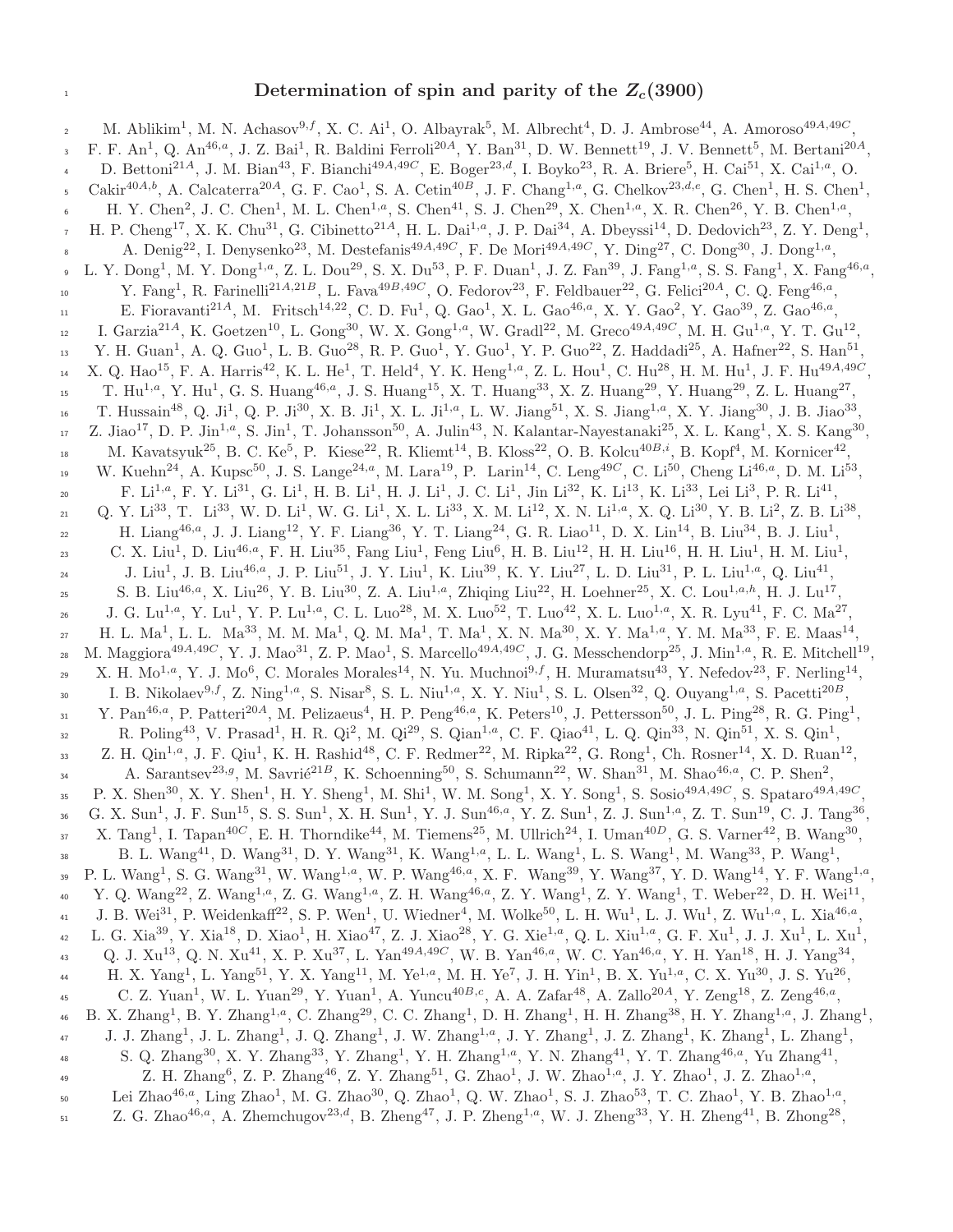| 52<br>53 | L. Zhou <sup>1,a</sup> , X. Zhou <sup>51</sup> , X. K. Zhou <sup>46,a</sup> , X. R. Zhou <sup>46,a</sup> , X. Y. Zhou <sup>1</sup> , K. Zhu <sup>1</sup> , K. J. Zhu <sup>1,a</sup> , S. Zhu <sup>1</sup> , S. H. Zhu <sup>45</sup> ,<br>X. L. Zhu <sup>39</sup> , Y. C. Zhu <sup>46,a</sup> , Y. S. Zhu <sup>1</sup> , Z. A. Zhu <sup>1</sup> , J. Zhuang <sup>1,a</sup> , L. Zotti <sup>49A,49C</sup> , B. S. Zou <sup>1</sup> , J. H. Zou <sup>1</sup> |
|----------|-----------------------------------------------------------------------------------------------------------------------------------------------------------------------------------------------------------------------------------------------------------------------------------------------------------------------------------------------------------------------------------------------------------------------------------------------------------|
| 54       | (BESIII Collaboration)                                                                                                                                                                                                                                                                                                                                                                                                                                    |
|          |                                                                                                                                                                                                                                                                                                                                                                                                                                                           |
| 55       | <sup>1</sup> Institute of High Energy Physics, Beijing 100049, People's Republic of China                                                                                                                                                                                                                                                                                                                                                                 |
| 56       | <sup>2</sup> Beihang University, Beijing 100191, People's Republic of China                                                                                                                                                                                                                                                                                                                                                                               |
| 57       | <sup>3</sup> Beijing Institute of Petrochemical Technology, Beijing 102617, People's Republic of China                                                                                                                                                                                                                                                                                                                                                    |
| 58       | <sup>4</sup> Bochum Ruhr-University, D-44780 Bochum, Germany                                                                                                                                                                                                                                                                                                                                                                                              |
| 59       | <sup>5</sup> Carnegie Mellon University, Pittsburgh, Pennsylvania 15213, USA<br>6                                                                                                                                                                                                                                                                                                                                                                         |
| 60       | Central China Normal University, Wuhan 430079, People's Republic of China<br>7                                                                                                                                                                                                                                                                                                                                                                            |
| 61       | China Center of Advanced Science and Technology, Beijing 100190, People's Republic of China<br>8                                                                                                                                                                                                                                                                                                                                                          |
| 62       | COMSATS Institute of Information Technology, Lahore, Defence Road, Off Raiwind Road, 54000 Lahore, Pakistan                                                                                                                                                                                                                                                                                                                                               |
| 63       | <sup>9</sup> G.I. Budker Institute of Nuclear Physics SB RAS (BINP), Novosibirsk 630090, Russia<br>10                                                                                                                                                                                                                                                                                                                                                     |
| 64       | GSI Helmholtzcentre for Heavy Ion Research GmbH, D-64291 Darmstadt, Germany<br>Guangxi Normal University, Guilin 541004, People's Republic of China<br>11                                                                                                                                                                                                                                                                                                 |
| 65       | <sup>12</sup> GuangXi University, Nanning 530004, People's Republic of China                                                                                                                                                                                                                                                                                                                                                                              |
| 66       | <sup>13</sup> Hangzhou Normal University, Hangzhou 310036, People's Republic of China                                                                                                                                                                                                                                                                                                                                                                     |
| 67       | <sup>14</sup> Helmholtz Institute Mainz, Johann-Joachim-Becher-Weg 45, D-55099 Mainz, Germany                                                                                                                                                                                                                                                                                                                                                             |
| 68       | <sup>15</sup> Henan Normal University, Xinxiang 453007, People's Republic of China                                                                                                                                                                                                                                                                                                                                                                        |
| 69       | <sup>16</sup> Henan University of Science and Technology, Luoyang 471003, People's Republic of China                                                                                                                                                                                                                                                                                                                                                      |
| 70       | 17<br>Huangshan College, Huangshan 245000, People's Republic of China                                                                                                                                                                                                                                                                                                                                                                                     |
| 71<br>72 | <sup>18</sup> Hunan University, Changsha 410082, People's Republic of China                                                                                                                                                                                                                                                                                                                                                                               |
| 73       | Indiana University, Bloomington, Indiana 47405, USA<br>19                                                                                                                                                                                                                                                                                                                                                                                                 |
| 74       | 20<br>(A)INFN Laboratori Nazionali di Frascati, I-00044, Frascati,                                                                                                                                                                                                                                                                                                                                                                                        |
| 75       | Italy; (B)INFN and University of Perugia, I-06100, Perugia, Italy                                                                                                                                                                                                                                                                                                                                                                                         |
| 76       | <sup>21</sup> (A)INFN Sezione di Ferrara, I-44122, Ferrara, Italy; (B)University of Ferrara, I-44122, Ferrara, Italy                                                                                                                                                                                                                                                                                                                                      |
| 77       | <sup>22</sup> Johannes Gutenberg University of Mainz, Johann-Joachim-Becher-Weg 45, D-55099 Mainz, Germany                                                                                                                                                                                                                                                                                                                                                |
| 78       | <sup>23</sup> Joint Institute for Nuclear Research, 141980 Dubna, Moscow region, Russia                                                                                                                                                                                                                                                                                                                                                                   |
| 79       | 24<br>Justus Liebig University Giessen, II. Physikalisches Institut, Heinrich-Buff-Ring 16, D-35392 Giessen, Germany                                                                                                                                                                                                                                                                                                                                      |
| 80       | 25<br>KVI-CART, University of Groningen, NL-9747 AA Groningen, The Netherlands                                                                                                                                                                                                                                                                                                                                                                            |
| 81       | Lanzhou University, Lanzhou 730000, People's Republic of China<br>26                                                                                                                                                                                                                                                                                                                                                                                      |
| 82       | <sup>27</sup> Liaoning University, Shenyang 110036, People's Republic of China                                                                                                                                                                                                                                                                                                                                                                            |
| 83       | <sup>28</sup> Nanjing Normal University, Nanjing 210023, People's Republic of China                                                                                                                                                                                                                                                                                                                                                                       |
| 84       | <sup>29</sup> Nanjing University, Nanjing 210093, People's Republic of China                                                                                                                                                                                                                                                                                                                                                                              |
| 85       | <sup>30</sup> Nankai University, Tianjin 300071, People's Republic of China                                                                                                                                                                                                                                                                                                                                                                               |
| 86       | <sup>31</sup> Peking University, Beijing 100871, People's Republic of China                                                                                                                                                                                                                                                                                                                                                                               |
| 87       | <sup>32</sup> Seoul National University, Seoul, 151-747 Korea                                                                                                                                                                                                                                                                                                                                                                                             |
| 88       | 33<br>Shandong University, Jinan 250100, People's Republic of China                                                                                                                                                                                                                                                                                                                                                                                       |
| 89       | <sup>34</sup> Shanghai Jiao Tong University, Shanghai 200240, People's Republic of China<br><sup>35</sup> Shanxi University, Taiyuan 030006, People's Republic of China                                                                                                                                                                                                                                                                                   |
| 90       | <sup>36</sup> Sichuan University, Chengdu 610064, People's Republic of China                                                                                                                                                                                                                                                                                                                                                                              |
| 91       | <sup>37</sup> Soochow University, Suzhou 215006, People's Republic of China                                                                                                                                                                                                                                                                                                                                                                               |
| 92<br>93 | 38<br>Sun Yat-Sen University, Guangzhou 510275, People's Republic of China                                                                                                                                                                                                                                                                                                                                                                                |
| 94       | 39<br>Tsinghua University, Beijing 100084, People's Republic of China                                                                                                                                                                                                                                                                                                                                                                                     |
| 95       | 40<br>(A)Istanbul Aydin University, 34295 Sefakoy, Istanbul, Turkey; (B)Istanbul Bilgi                                                                                                                                                                                                                                                                                                                                                                    |
| 96       | University, $34060$ Eyup, Istanbul, Turkey; (C)Uludag University, 16059 Bursa,                                                                                                                                                                                                                                                                                                                                                                            |
| 97       | Turkey; (D)Near East University, Nicosia, North Cyprus, 10, Mersin, Turkey                                                                                                                                                                                                                                                                                                                                                                                |
| 98       | 41<br>University of Chinese Academy of Sciences, Beijing 100049, People's Republic of China                                                                                                                                                                                                                                                                                                                                                               |
| 99       | <sup>42</sup> University of Hawaii, Honolulu, Hawaii 96822, USA                                                                                                                                                                                                                                                                                                                                                                                           |
| 100      | 43<br>University of Minnesota, Minneapolis, Minnesota 55455, USA                                                                                                                                                                                                                                                                                                                                                                                          |
| 101      | <sup>44</sup> University of Rochester, Rochester, New York 14627, USA                                                                                                                                                                                                                                                                                                                                                                                     |
| 102      | <sup>45</sup> University of Science and Technology Liaoning, Anshan 114051, People's Republic of China                                                                                                                                                                                                                                                                                                                                                    |

2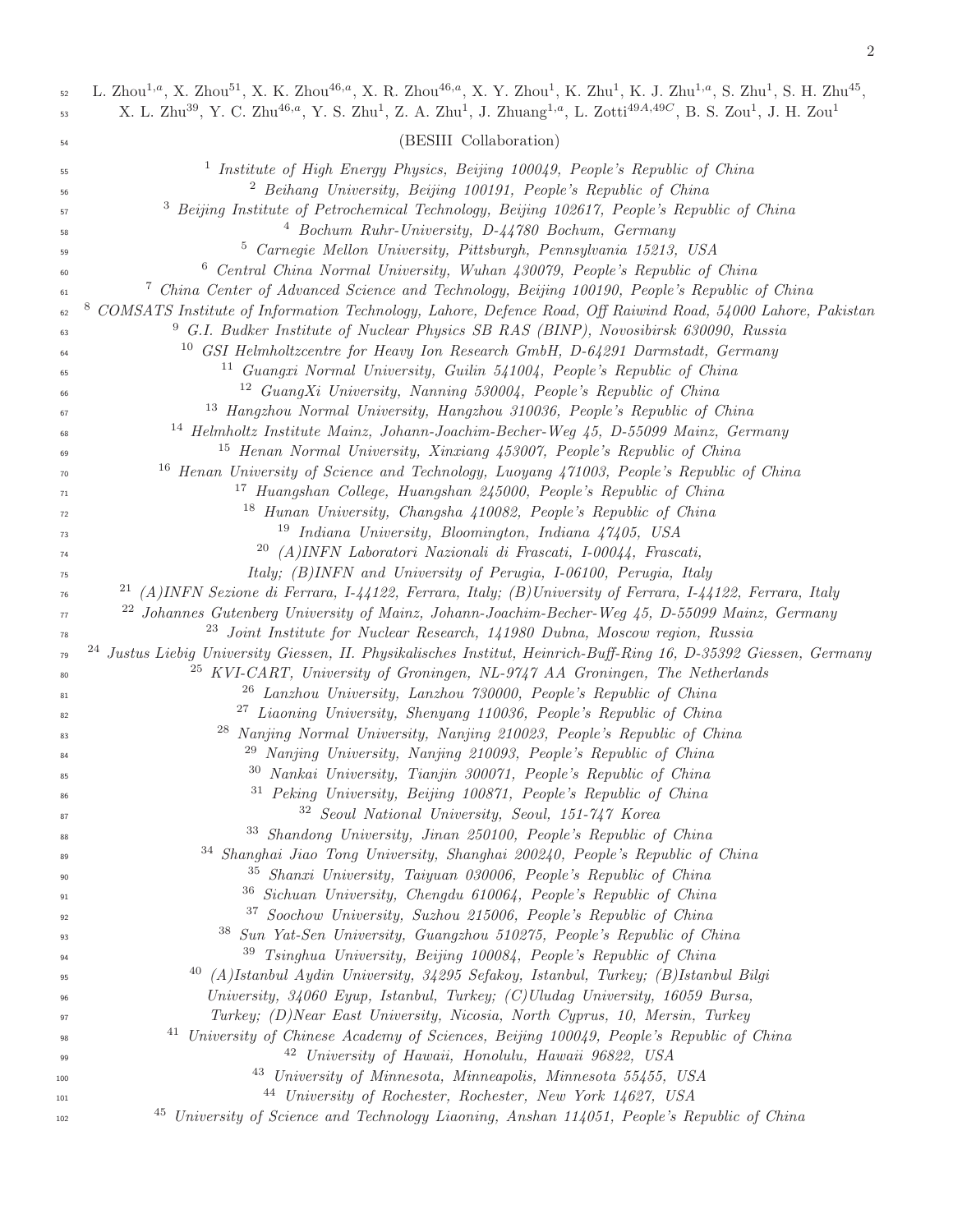| 103 | <sup>46</sup> University of Science and Technology of China, Hefei 230026, People's Republic of China |
|-----|-------------------------------------------------------------------------------------------------------|
| 104 | 47<br>University of South China, Hengyang 421001, People's Republic of China                          |
| 105 | University of the Punjab, Lahore-54590, Pakistan<br>48                                                |
| 106 | <sup>49</sup> (A)University of Turin, I-10125, Turin, Italy; (B)University of Eastern                 |
| 107 | Piedmont, I-15121, Alessandria, Italy; (C)INFN, I-10125, Turin, Italy                                 |
| 108 | 50<br>Uppsala University, Box 516, SE-75120 Uppsala, Sweden                                           |
| 109 | <sup>51</sup> Wuhan University, Wuhan 430072, People's Republic of China                              |
| 110 | <sup>52</sup> Zhejiang University, Hangzhou 310027, People's Republic of China                        |
| 111 | <sup>53</sup> Zhengzhou University, Zhengzhou 450001, People's Republic of China                      |
| 112 | <sup>a</sup> Also at State Key Laboratory of Particle Detection and                                   |
| 113 | Electronics, Beijing 100049, Hefei 230026, People's Republic of China                                 |
| 114 | <sup>b</sup> Also at Ankara University, 06100 Tandogan, Ankara, Turkey                                |
| 115 | <sup>c</sup> Also at Bogazici University, 34342 Istanbul, Turkey                                      |
| 116 | <sup>d</sup> Also at the Moscow Institute of Physics and Technology, Moscow 141700, Russia            |
| 117 | $e^e$ Also at the Functional Electronics Laboratory, Tomsk State University, Tomsk, 634050, Russia    |
| 118 | $f$ Also at the Novosibirsk State University, Novosibirsk, 630090, Russia                             |
| 119 | <sup>9</sup> Also at the NRC "Kurchatov Institute", PNPI, 188300, Gatchina, Russia                    |
| 120 | <sup>h</sup> Also at University of Texas at Dallas, Richardson, Texas 75083, USA                      |
| 121 | <sup>i</sup> Also at Istanbul Arel University, 34295 Istanbul, Turkey                                 |
|     |                                                                                                       |

121

The spin and parity of the  $Z_c(3900)^{\pm}$  state are determined to be  $J^P = 1^+$  with a statistical significance larger than  $7\sigma$  over other quantum numbers in a partial wave analysis of the process  $e^+e^- \rightarrow \pi^+\pi^-J/\psi$ . We use a data sample of 1.92 fb<sup>-1</sup> accumulated at  $\sqrt{s} = 4.23$  and 4.26 GeV with the BESIII experiment. When parameterizing the  $Z_c(3900)^{\pm}$  with a Flatté-like formula, we determine its pole mass  $M_{\text{pole}} = (3881.2 \pm 4.2_{\text{stat}} \pm 52.7_{\text{syst}}) \text{ MeV}/c^2$  and pole width  $\Gamma_{\text{pole}} = (51.8 \pm 1.2)$  $4.6<sub>stat</sub> \pm 36.0<sub>syst</sub>$  MeV. We also measure cross sections for the process  $e^+e^- \rightarrow Z_c(3900)^+\pi^-$  + c.c.  $\rightarrow$  J/ $\psi \pi^+ \pi^-$  and determine an upper limit at the 90% confidence level for the process  $e^+e^- \rightarrow$  $Z_c(4020)^+\pi^- + c.c. \to J/\psi\pi^+\pi^-.$ 

<sup>122</sup> PACS numbers: 14.40.Rt, 13.66.Bc, 14.40.Pq

<sup>123</sup> A charged charmoniumlike state,  $Z_c^{\pm}$  ( $Z_c$  denotes  $_{124}$   $Z_c(3900)$  throughout this Letter except when its mass is 147 125 explicitly mentioned), was observed by the BESIII [1] and  $_{148}$ 126 Belle [2] collaborations in the process  $e^+e^- \to \pi^+\pi^- J/\psi$ <sup>127</sup> and confirmed using CLEO-c's data [3]. As there are at <sup>128</sup> least four quarks in the structure, many theoretical inter-<sup>129</sup> pretations of the nature and the decay dynamics of the 130  $Z_c$  have been put forward [4–9].

131 A similar charged structure, the  $Z_c(3885)^{\pm}$ , was ob- $\frac{154}{15}$ served in the process  $e^+e^- \to (D\bar{D}^*)^{\pm}\pi^{\mp}$  [10], with spin <sup>133</sup> parity  $(J^P)$  assignment of 1<sup>+</sup> favored over the 1<sup>-</sup> and  $134$  0<sup>-</sup> hypotheses. However, its mass and width are  $2\sigma$ <sup>135</sup> and  $1\sigma$ , respectively, below those of the  $Z_c^{\pm}$  observed in <sup>136</sup>  $e^+e^- \to \pi^+\pi^-J/\psi$ . Are the  $Z_c(3885)^\pm$  and the  $Z_c^\pm$  the <sup>137</sup> same state and do they have the same spin and parity?  $138$  This is one of the most important pieces of information<sup>160</sup> 139 desired in many theoretical analyses  $[6, 11]$ . Finally, the<sup>161</sup> <sup>140</sup>  $Z_c(4020)$  was observed for the first time in the processes<sup>162</sup> 141  $e^+e^- \to \pi^+\pi^-h_c$  [12] and  $e^+e^- \to (D^*\bar{D}^*)^{\pm}\pi^{\mp}$  [13], but <sup>142</sup> it has not been searched for in the  $\pi^{+}\pi^{-}J/\psi$  final state <sup>143</sup> yet.

<sup>144</sup> In this Letter, we report on the determination of spin<sub>167</sub> <sup>145</sup> and parity of the  $Z_c$  and a search for the  $Z_c(4020)^{\pm}$  168

<sup>146</sup> in the process  $e^+e^- \rightarrow \pi^+\pi^-J/\psi$ . The results are based on a partial wave analysis (PWA) of the  $e^+e^- \rightarrow$ <sup>148</sup>  $\pi^{+}\pi^{-}J/\psi$  events accumulated with the BESIII detector  $[14]$ . The BESIII detector consists of a helium-gasbased drift chamber (MDC), a plastic scintillator timeof-flight system, and a  $CsI(Tl)$  electromagnetic calorimeter (EMC), all enclosed in a superconducting solenoidal <sup>153</sup> magnet providing a 1.0-T magnetic field. The solenoid is supported by an octagonal flux-return yoke with resistive plate counter muon identifier modules interleaved with <sup>156</sup> steel. The data sample includes  $1092$  pb<sup>-1</sup>  $e^+e^-$  collision <sup>157</sup> data at a center-of-mass (c.m.) energy  $\sqrt{s} = 4.23$  GeV, <sup>158</sup> and 827 pb<sup>-1</sup> data at  $\sqrt{s} = 4.26$  GeV [15]. The precise c.m. energies are measured with the di-muon process [16].

160 The  $e^+e^- \rightarrow \pi^+\pi^-J/\psi$  candidate events are selected with the same selection criteria as described in Refs. [1, 17] with  $J/\psi$  reconstructed from lepton pairs <sup>163</sup>  $(\ell^+\ell^- = \mu^+\mu^-$ ,  $e^+e^-)$ . The numbers of selected candidate events are 4154 at  $\sqrt{s}$  = 4.23 GeV and 2447 at <sup>165</sup>  $\sqrt{s}$  = 4.26 GeV; the event samples are estimated to <sup>166</sup> contain 365 and 272 background events, respectively, at these two points, using the  $J/\psi$  mass sidebands as has been done in Ref.  $[1]$ .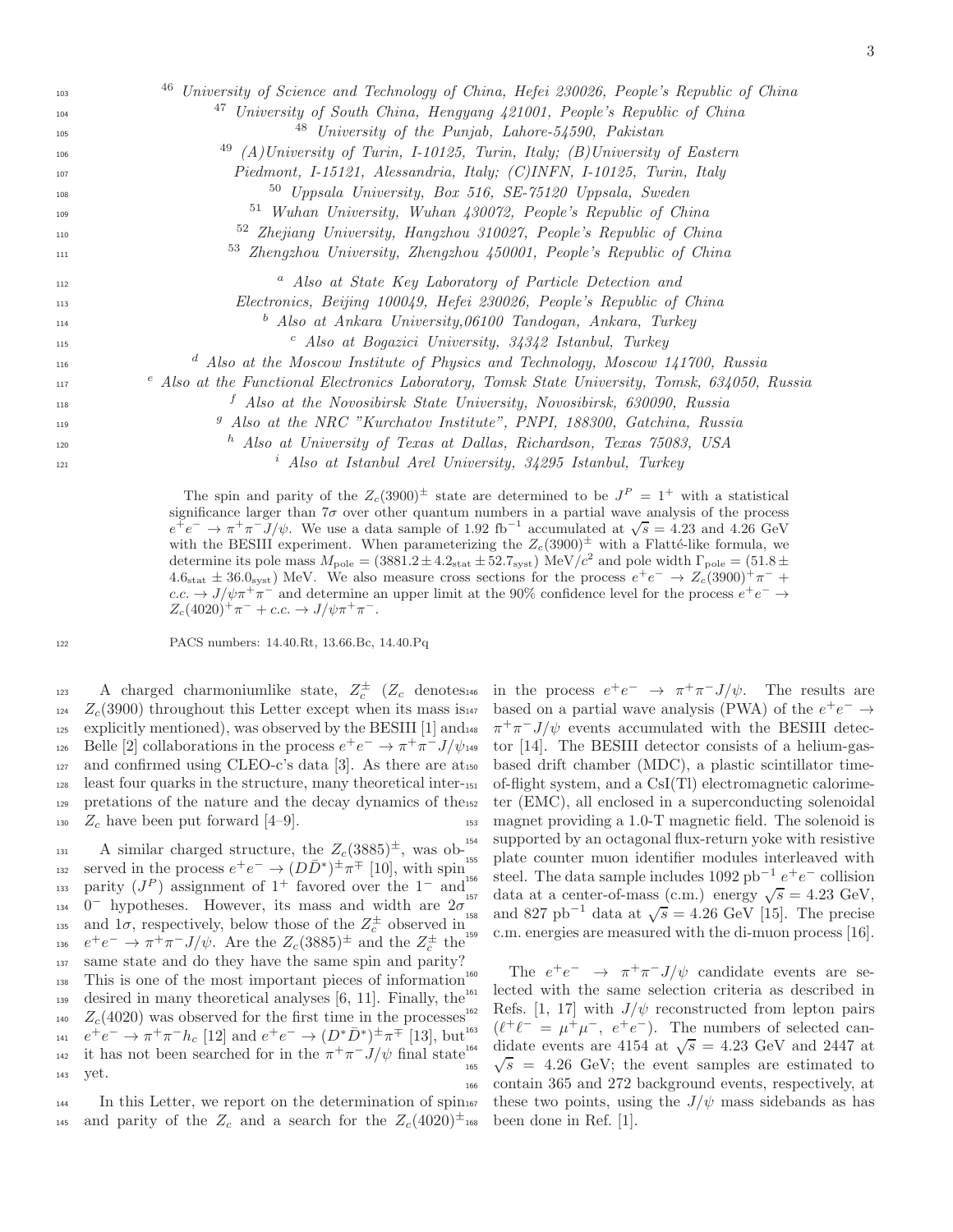Amplitudes of the PWA are constructed with the helicity-covariant method [18]; the process  $e^+e^- \rightarrow$  $\pi^{+}\pi^{-}J/\psi$  is assumed to proceed via the  $Z_c$  resonance, *i.e.*,  $e^+e^- \rightarrow Z_c^{\pm} \pi^{\mp}$ ,  $Z_c^{\pm} \rightarrow J/\psi \pi^{\pm}$ , and via the non- $Z_c$  decay  $e^+e^- \to RJ/\psi$ ,  $R \to \pi^+\pi^-$ . All processes are added coherently to obtain the total amplitude [19]. For a particle decaying to the two-body final state,  $i.e.,_{207}$  $A(J,m) \to B(s,\lambda)C(\sigma,\nu)$ , where spin and helicity are zos indicated in the parentheses, its helicity amplitude  $F_{\lambda,\nu}$ <sup>209</sup> is related to the covariant amplitude via [18, 20]

$$
F_{\lambda,\nu} = \sum_{lS} g_{lS} \sqrt{\frac{2l+1}{2J+1}} \langle l0S\delta | J\delta \rangle \langle s\lambda \sigma - \nu | S\delta \rangle r^l \frac{B_l(r)}{B_l(r_0)} \Big|_{213}^{212}
$$
\n
$$
(1)_{214}
$$

169 where  $\delta = \lambda - \nu$ , and  $g_{lS}$  is the coupling constant in the l-<sub>215</sub>  $_{170}$  S coupling scheme, the angular brackets denote Clebsch- $_{216}$  $171$  Gordan coefficients, r is the magnitude of the momen- $217$  $_{172}$  tum difference between the two final state particles,  $r_{0218}$  $173$  corresponds to the momentum difference at the nominal<sub>219</sub>  $_{174}$  mass of the resonance, and  $B_l$  is a barrier factor [21]. The nonresonant process,  $e^+e^- \to \pi^+\pi^- J/\psi$ , is param-176 eterized with an amplitude based on the QCD multipole<sub>222</sub> 177 expansion [22].

<sub>178</sub> The relative magnitudes and phases of the complex<sup>224</sup> 179 coupling constants  $g_{lS}$  are determined by an unbinned<sup>225</sup> <sup>180</sup> maximum likelihood fit to data. The minimization is 226  $_{181}$  performed using the package MINUIT [23], and the back- $^{227}$  $_{182}$  grounds are subtracted from the likelihood as in Ref. [24].<sup>228</sup>

In the nominal fit, we assume the  $Z_c$  to have  $J^P = 1^+,$ and its lineshape is described with a Flatté-like formula taking into account the fact that the  $Z_c^{\pm}$  decays are dominated by the final states  $(D\bar{D}^*)^{\pm}$  [10] and  $J/\psi \pi^{\pm}$  [1], i.e.,

$$
BW(s, M, g_1', g_2') = \frac{1}{s - M^2 + i[g_1'\rho_1(s) + g_2'\rho_2(s)]},
$$
 (2)<sup>235</sup><sub>236</sub>

where the subscripts in  $g'_i$   $(i = 1, 2)$  represent the  $Z_c^{\pm} \rightarrow$ <sup>184</sup>  $\pi^{\pm} J/\psi$  and  $(D\bar{D}^*)^{\pm}$  decays, respectively;  $\rho_i(s) = 2k_i/\sqrt{s}$ <sup>185</sup> is a kinematic factor with  $k_i$  being the magnitude of the  $\frac{240}{5}$ 186 three-vector momentum of the final state particle  $(J/\psi)$ <sup>187</sup> or *D*) in the  $Z_c$  rest frame; and  $g'_1$  and  $g'_2$  are the cou-<sup>188</sup> pling strengths of  $Z_c^{\pm} \to \pi^{\pm} J/\psi$  and  $Z_c^{\pm} \to (D\bar{D}^*)^{\pm}$ , respectively, which will be determined by the fit to data. 190 To describe the  $\pi^+\pi^-$  mass spectrum, four reso-191 nances,  $\sigma$ ,  $f_0(980)$ ,  $f_2(1270)$  and  $f_0(1370)$ , are intro-<sub>246</sub> <sup>192</sup> duced.  $f_0(980)$  is described with a Flatté formula  $[25]_{\text{max}}$ <sup>193</sup> and the others are described with relativistic Breit-194 Wigner (BW) functions. The width of the wide resonance<sub>249</sub> 195 σ is parameterized with  $\Gamma_{\sigma}(s) = \sqrt{1 - \frac{4m_{\pi}^2}{s}} \Gamma$  [26, 27], <sup>196</sup> and the masses and widths for the  $f_2(1270)$  and  $f_0(1370)_{251}$ 197 are taken from the Particle Data Group (PDG) [28]. The<sub>252</sub> <sup>198</sup> statistical significance for each resonance is determined <sup>199</sup> by examining the probability of the change in log likeli- $_{200}$  hood (log L) values between including and excluding this  $_{255}$ 

resonance in the fits, and the probability is calculated 202 under the  $\chi^2$  distribution hypothesis taking the change of the number of degrees of freedom  $\Delta(\text{ndf})$  into account. With this procedure, the statistical significance of each <sup>205</sup> of these states and the nonresonant process is estimated to be larger than  $5\sigma$ . All of them are therefore includ- $\text{eq} \cdot \text{eq} \cdot \text{eq} \cdot \text{eq} \cdot \text{eq} \cdot \text{eq} \cdot \text{eq} \cdot \text{eq} \cdot \text{eq} \cdot \text{eq} \cdot \text{eq} \cdot \text{eq} \cdot \text{eq} \cdot \text{eq} \cdot \text{eq} \cdot \text{eq} \cdot \text{eq} \cdot \text{eq} \cdot \text{eq} \cdot \text{eq} \cdot \text{eq} \cdot \text{eq} \cdot \text{eq} \cdot \text{eq} \cdot \text{eq} \cdot \text{eq} \cdot \text{eq} \cdot \text{eq} \cdot \text{eq} \cdot \text{eq} \cdot \text{eq} \cdot \text$ <sup>208</sup>  $f_0 J/\psi$ ,  $f_0(1370) J/\psi$ ,  $f_2(1270) J/\psi$ ,  $Z_c^{\pm} \pi^{\mp}$  and nonresonant processes.

A simultaneous fit is performed to the two data sets. The coupling constants are set as free parameters and are allowed to be different at the two energy points except for the common ones describing  $Z_c$  decays. The oppositely charged  $Z_c$  states are regarded as isospin partners; they share a common mass and coupling parameters  $g'_1$ <sup>216</sup> and  $g'_2$ . Figure 1 shows projections of the fit results at <sup>217</sup>  $\sqrt{s} = 4.23$  and 4.26 GeV, with fit goodness of the Dalitz plot  $\chi^2/\text{ndf} = 1.3$  and 1.2, respectively. The mass of  $Z_c^{\pm}$ 219 is measured to be  $M_{Z_c} = (3901.5 \pm 2.7_{\text{stat}}) \text{ MeV}/c^2$  and the coupling parameters  $g'_1 = (0.075 \pm 0.006_{\text{stat}}) \text{ GeV}^2$ <sup>221</sup> and  $g'_2/g'_1 = 27.1 \pm 2.0$ <sub>stat</sub>. This measurement is consistent with the previous result  $g'_2/g'_1 = 27.1 \pm 13.1$  estimated based on the measured decay width ratio  $\Gamma(Z_c^{\pm} \to$ <sup>224</sup>  $(D\bar{D}^*)^{\pm}$ )/ $\Gamma(Z_c^{\pm} \to J/\psi \pi^{\pm}) = 6.2 \pm 2.9$  [10]. If the  $Z_c^{\pm}$  is parameterized as a constant width BW function, the simultaneous fit gives a mass of  $(3897.6 \pm 1.2<sub>stat</sub>)$  MeV/ $c<sup>2</sup>$ and a width of  $(43.5 \pm 1.5<sub>stat</sub>)$  MeV, but the value of  $-\ln L$  increases by 22 with  $\Delta(\text{ndf}) = 1$ . The BW parametrization is thus disfavored with a significance of  $6.6\sigma$ .

 $F_{231}$  Figure 2 shows the polar angle  $(\theta_{Z_c^{\pm}})$  distribution of <sup>232</sup>  $Z_c^{\pm}$  in the process  $e^+e^- \rightarrow Z_c^+\pi^- + c.c.$  and the helicity angle  $(\theta_{J/\psi})$  distribution in the decay  $Z_c^{\pm} \to \pi^{\pm} J/\psi$  for <sup>234</sup> the combined data within the  $Z_c$  mass region  $m_{J/\psi\pi^{\pm}} \in$ <sup>235</sup> (3.86, 3.92) GeV/ $c^2$ , where  $\theta_{J/\psi}$  is the angle between the momentum of  $J/\psi$  in the  $Z_c$  rest frame and the  $Z_c$  mo- $_{237}$  mentum in the  $e^+e^-$  rest frame. The fit results, using different assumptions for the  $Z_c$  spin and parity, are drawn with a global normalization factor. The distribution indicates that data favors a spin and parity assignment of  $1^+$ <sup>241</sup> for the  $Z_c^{\pm}$ . The significance of the  $Z_c^{\pm}(1^+)$  hypothesis is further examined using the hypothesis test  $[29]$ , in which the alternative hypothesis is our nominal fit with an ad-<sup>244</sup> ditional  $Z_c^{\pm}(J^P \neq 1^+)$  state. Possible  $J^P$  assignments, other than  $1^+$ , are  $0^-$ ,  $1^-$ ,  $2^-$ , and  $2^+$ . The changes <sup>246</sup> -2∆ ln L when the  $Z_c(1^+)\pi^{\mp}$  amplitude is removed from the alternative hypothesis are listed in Table I. Using the <sup>248</sup> associated change in the ndf when the  $Z_c^{\pm}(1^+)$  is excluded, we determine the significance of the  $1^+$  hypothesis <sup>250</sup> over the alternative  $J^P$  possibilities to be larger than  $7\sigma$ .

The fit results shown in Fig. 1 indicate that process is dominated by the  $\pi \pi$  S−wave resonances, *i.e.* the  $\sigma$ , <sup>253</sup>  $f_0(980)$  and  $f_0(1370)$ . The fraction of all  $\pi^+\pi^-$  S-wave components including the interference between them is 255 measured to be  $(61.7 \pm 2.1_{\text{stat}})\%$  of the total  $\pi^{+}\pi^{-}J/\psi$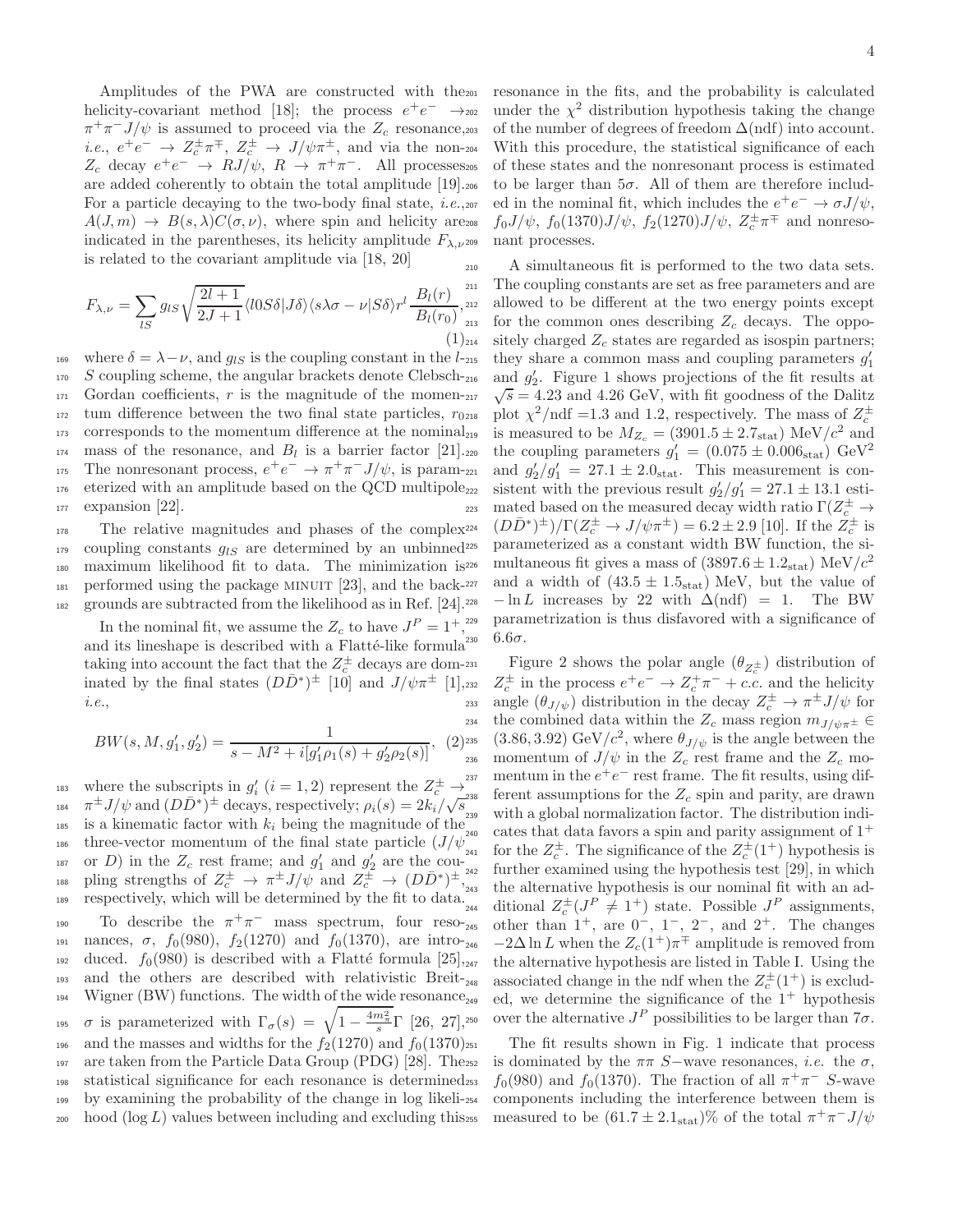

FIG. 1: (color online) Projections to  $m_{\pi^+\pi^-}$  (a, c) and  $m_{J/\psi\pi^{\pm}}$  (b, d) of the fit results with  $J^P = 1^+$  for the  $Z_c$ , at  $\sqrt{s} = 4.23$  GeV (a, b) and  $\sqrt{s} = 4.26$  GeV (c, d). The points with error bars are data, and the black histograms are the total fit results including backgrounds. The shaded histogram denotes backgrounds. The contributions from the  $\pi^+\pi^-$  S-wave  $J/\psi$ ,  $f_2(1270)J/\psi$ , and  $Z_c^{\pm}\pi^{\mp}$ , are shown in the plots. The  $\pi^+\pi^-$  S-wave resonances include the  $\sigma$ ,  $f_0(980)$  and  $f_0(1370)$ . Plots (b) and (d) are filled with two entries  $(m_{J/\psi\pi^+}$  and  $m_{J/\psi\pi^-}$ ) per event.

270

TABLE I: Significance of the spin parity  $1^+$  over other quantum numbers for  $Z_c^{\pm}$ . The significance is obtained for given change in ndf,  $\Delta(\text{ndf})$ . In each case,  $\Delta(\text{ndf}) = 2 \times 4 + 5$ , where<sup>261</sup>  $2 \times 4$  ndf account for the coupling strength for  $e^+e^- \to Z_c^{\pm} \pi^{\mp}$ at the two data sets, and the additional five ndf are the contribution of the common degrees of freedom for the  $Z_c$  resonant parameters and the coupling strength for  $Z_c^{\pm} \to J/\psi \pi^{\pm}$ .

|                  |       |    | Hypothesis $\Delta(-2 \ln L) \Delta(\text{ndf})$ Significance |
|------------------|-------|----|---------------------------------------------------------------|
| $1^+$ over $0^-$ | 94.0  | 13 | $7.6\sigma$                                                   |
| $1^+$ over $1^-$ | 158.3 | 13 | $10.8\sigma$                                                  |
| $1^+$ over $2^-$ | 151.9 | 13 | $10.5\sigma$                                                  |
| $1^+$ over $2^+$ | 96.0  | 13 | $7.7\sigma$                                                   |

events at  $\sqrt{s} = 4.23 \text{ GeV}$  and  $(71.4 \pm 4.1_{\text{stat}})\%$  at  $\sqrt{s} =$ <sup>257</sup> 4.26 GeV. The signal yields  $N_{Z_c^{\pm}}$  of  $Z_c^{\pm}$  are calculated by <sup>258</sup> scaling its partial signal ratio with the total number of

<sup>259</sup> signal events. They are measured to be  $N_{Z_c^{\pm}} = 952.3 \pm 10^{10}$ 260 39.3<sub>stat</sub> at  $\sqrt{s} = 4.23$  GeV and  $343.3 \pm 23.3$ <sub>stat</sub> at  $\sqrt{s} =$ 4.26 GeV. Here, the errors are statistical only, and they are estimated using the covariance matrix from the fits.

To measure amplitudes associated with the polariza-264 tion of  $Z_c^{\pm}$  in  $e^+e^- \rightarrow Z_c^{\pm}\pi^{\mp}$  and that of  $J/\psi$  in <sup>265</sup>  $Z_c^{\pm}$   $\rightarrow$   $J/\psi \pi^{\pm}$  decays in the nominal fit, the ratios of <sup>266</sup> helicity amplitudes with different polarizations as de- $_{267}$  fined in Eq. (1) are calculated to be  $|F_{1,0}^{Z_c}|^2/|F_{0,0}^{Z_c}|^2 =$ 268 0.22 $\pm$ 0.05<sub>stat</sub> at 4.23 GeV, and 0.21 $\pm$ 0.11<sub>stat</sub> at 4.26 GeV  $f_{269}$  for  $e^+e^- \to Z_c^{\pm}\pi^{\mp}$ , and  $|F_{1,0}^{\psi}|^2/|F_{0,0}^{\psi}|^2 = 0.45 \pm 0.15_{stat}$ for  $Z_c^{\pm} \to J/\psi \pi^{\pm}$ , at both energy points. Here  $F_{1,0}^{Z_c/\psi}$ <sup>271</sup> and  $F_{0,0}^{Z_c/\psi}$  correspond to transverse and longitudinal polarization amplitudes in the decay, respectively. The results show that the  $Z_c$  polarization is dominated by the longitudinal component.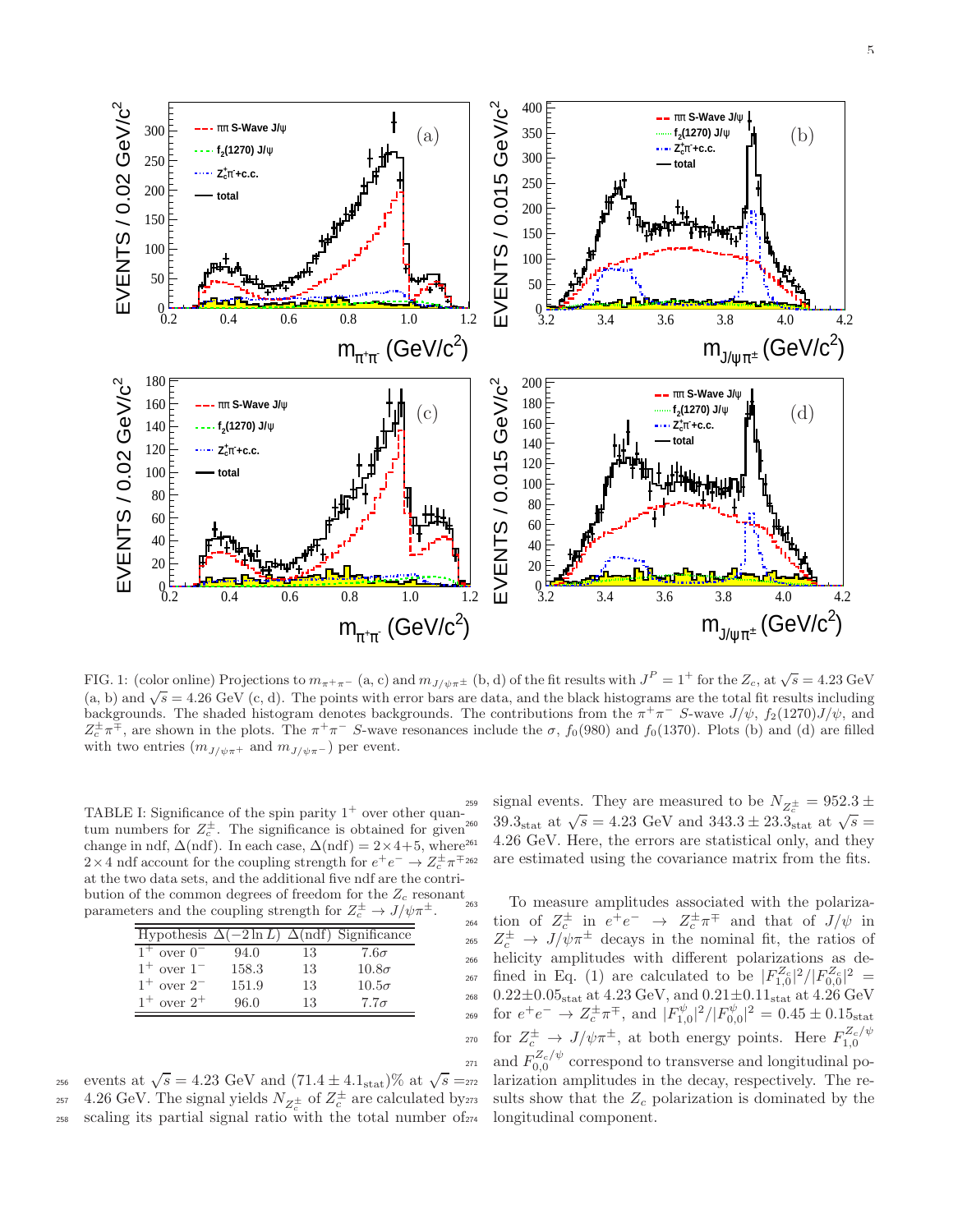

FIG. 2: (color online) (a) Polar angle distribution of  $Z_c^{\pm}$  in the process  $e^+e^- \to Z_c^+\pi^- + c.c.$  (b) helicity angle distribution of  $J/\psi$  in the  $Z_c^{\pm} \to \pi^{\pm} J/\psi$ . The dots with error bars show the combined data with requirement  $m_{J/\psi\pi^{\pm}} \in (3.86, 3.92)$ <sup>325</sup>  $GeV/c^2$ , and compared to the total fit results with different  $J^P$  hypotheses.

275 The Born cross section for  $Z_c$  production is measured<sup>329</sup> 276 with the relation  $\sigma = N_{Z_c^{\pm}}/(\mathcal{L}(1+\delta)\epsilon \mathcal{B})$ , where  $N_{Z_c^{\pm}}$  is  $\lim_{z \to z_0}$  the signal yield for the process  $e^+e^- \to Z_c^+\pi^- + c.c. \to$  $\pi^+\pi^-J/\psi$ , *L* is the integrated luminosity, and *ε* is the 279 detection efficiency obtained from a MC simulation which<sup>333</sup> <sup>280</sup> is generated using the amplitude parameters determined <sup>281</sup> in the PWA. The radiative correction factor  $(1 + \delta)$  is<sup>335</sup> <sup>282</sup> determined to be 0.818 [1]. The Born cross section is measured to be  $(22.0 \pm 1.0)$ <sub>stat</sub>) pb at  $\sqrt{s} = 4.23$  GeV and 284 (11.0 ± 1.2<sub>stat</sub>) pb at  $\sqrt{s} = 4.26$  GeV.

<sup>285</sup> Using these two data sets, we also search for the pro-<sup>286</sup> cess  $e^+e^- \to Z_c(4020)^+\pi^- + c.c. \to \pi^+\pi^-J/\psi$ , with the <sup>287</sup>  $Z_c(4020)^{\pm}$  assumed to be a 1<sup>+</sup> state. In the PWA, its<sup>341</sup> <sup>288</sup> mass is taken from Ref. [12], and its width is taken as the <sup>289</sup> observed value, which includes the detector resolution. 290 The statistical significance for  $Z_c(4020)^{\pm} \rightarrow J/\psi \pi^{\pm}$  is 344 <sup>291</sup> found to be  $3\sigma$  in the combined data. The Born cross<sub>345</sub> 292 sections are measured to be  $(0.2 \pm 0.1<sub>stat</sub>)$  pb at  $4.23<sub>346</sub>$ 293 GeV and  $(0.8 \pm 0.4_{\text{stat}})$  pb at  $s = 4.26 \text{ GeV}$ , and the cor-347  $294$  responding upper limits at the 90% confidence level are<sub>348</sub> <sup>295</sup> estimated to be 0.9 pb and 1.4 pb, respectively.

<sup>296</sup> Systematic errors associated with the event selection,  $_{297}$  including the luminosity measurement, tracking efficien- $_{351}$ <sup>298</sup> cy of charged tracks, kinematic fit, initial state radia- $_{299}$  tion (ISR) correction factor and the branching fraction <sup>300</sup> of  $Br(J/\psi \to \ell^+ \ell^-)$ , have been estimated to be 4.8% for 301 the cross section measurement and 1.8 MeV for the  $Z_{c355}$ <sup>302</sup> mass in the previous analysis [1].

<sup>303</sup> Uncertainties associated with the amplitude analy-<sub>357</sub> 304 sis come from the  $\sigma$  and  $Z_c$  parametrizations, the<sub>358</sub> 305 background estimation, the parameters in the  $f_0(980)_{359}$  $_{306}$  Flatté formula, the barrier radius in the barrier factor, 307 the mass resolution and the component of non-resonant<sub>361</sub> <sup>308</sup> amplitude.

309 The systematic uncertainty due to the  $\sigma$  lineshape isses

 estimated by comparing the nominal fit with two oth- er parameterizations, the PKU ansatz [30] and the Zou- Bugg approach [31]. The differences in the  $Z_c$  signal yields and mass measurement are taken as the errors,  $_{314}$  which are  $2.5\%$  (31.0%) for the signal yields at 4.23 315 (4.26) GeV and 19.5 MeV for the  $Z_c$  mass.

 $_{316}$  The uncertainty due to the  $f_0(980)$  lineshape is esti- $_{317}$  mated by varying the couplings by  $1\sigma$  as determined in  $t_{\text{318}}$  the decays  $J/\psi \rightarrow \phi \pi^+ \pi^-$  and  $\phi K^+ K^-$  [25]. Uncertainties associated with the  $f_0(1370)$  are estimated by <sup>320</sup> varying the mass and width by one standard deviation <sup>321</sup> around the world average values [28].

The uncertainty due to the  $Z_c$  parametrization is estimated by using a constant-width relativistic BW function. The simultaneous fit gives the  $Z_c$  mass of (3897.6 $\pm$ <sup>325</sup> 1.2<sub>stat</sub>) MeV/ $c^2$  and the width of  $(43.5 \pm 1.5<sub>stat</sub>)$  MeV. The difference in the  $Z_c$  signal yields is 15.5% (7.9%) for  $327$  the data taken at 4.23 (4.26) GeV.

<sup>328</sup> The uncertainty due to the background level is estimated by changing the number of background events by  $1\sigma$  around the nominal value, that is,  $\pm 25$  around 637 events.

The barrier radius is usually taken in the range  $r_0 \in$  $(0.25, 0.76)$  fm, with 0.6 fm being used in the nominal fit. Uncertainties at both ends are checked. For a conservative estimation, the radius  $r_0 = 0.76$  fm, which results in the larger difference, is used to estimate the uncertainty.

The uncertainty due to the mass resolution in the  $J/\psi\pi$  $338$  invariant mass is estimated with an unfolded  $Z_c$  width. A truth width is unfolded from the observed  $Z_c$  width using a relation determined by the MC simulation, and <sup>341</sup> its difference from the unfolded width,  $\delta \Gamma / \Gamma = \delta g'_1 / g'_1$ , is taken as the systematic uncertainty for the coupling con-<sup>343</sup> stant  $g'_1$ . The uncertainties in the signal yields and the  $Z_c$ mass are determined with the truth coupling constant.

The nonresonant process is described with a formula derived from the QCD multipole expansion [22]. It includes the  $S$ - and  $D$ -wave components. The uncertainty associated with this amplitude is estimated by remov-<sup>349</sup> ing the insignificant D-wave component and using the S-wave component only.

Table II summarizes the systematic uncertainties. Assuming all of these sources are independent, the total sys-<sup>353</sup> tematic uncertainties are 38.0 MeV for the measurement of the  $Z_c$  mass, and 20.3% (49.2%) for the measurement 355 of  $Z_c$  cross sections at  $\sqrt{s} = 4.23$  (4.26) GeV.

<sup>356</sup> In summary, with 1.92 fb<sup>-1</sup> data taken at  $\sqrt{s} = 4.23$ <sup>357</sup> and 4.26 GeV, the  $Z_c^{\pm}$  state is studied with an am-<sup>358</sup> plitude fit to the  $e^+e^- \rightarrow \pi^+\pi^-J/\psi$  samples, and its spin and parity have been determined to be  $1^+$ with a statistical significance larger than  $7\sigma$  over oth-<sup>361</sup> er quantum numbers. The mass is measured to be  $M_{Z_c} = (3901.5 \pm 2.7 \text{stat} \pm 38.0 \text{syst}) \text{ MeV}/c^2 \text{ in the}$ parametrization of a Flatté-like formula with parameters